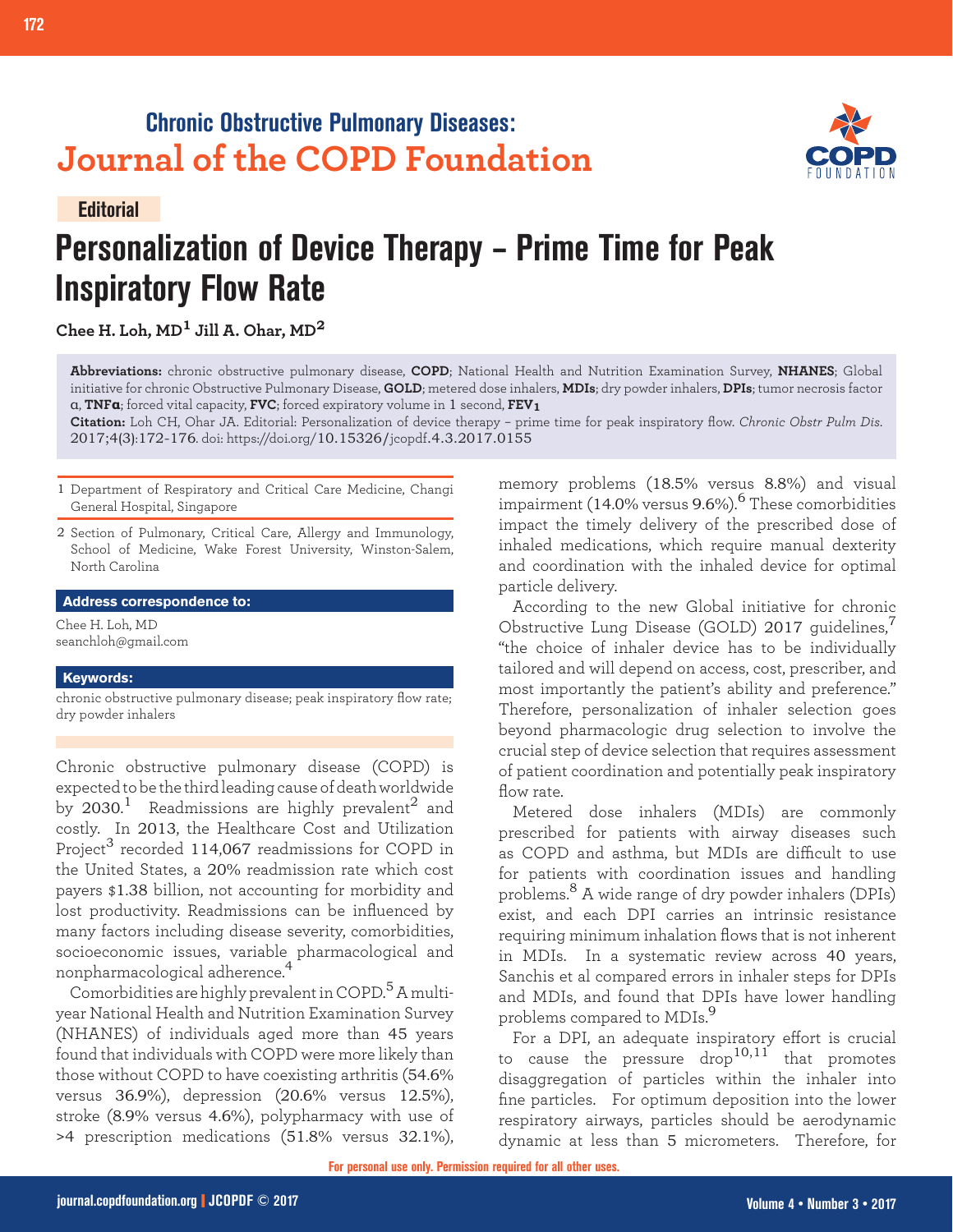DPIs, patients are instructed to take a "deep and fast" inhalation, while for MDIs, they are encouraged to take a "slow and deep" inhalation to avoid excessive oropharyngeal deposition which can arise if they use the DPI inhalation method.

However, respiratory muscle function is often compromised in COPD exacerbations, due to hyperinflation, hypoxemia and muscle wasting. Lung hyperinflation leads to shortening of diaphragm muscle fibers and alteration of fiber type,  $12$  causing functional weakening.<sup>12</sup> Ageing, arthritis or kyphoscoliosis, and malnutrition<sup>13</sup> lead to reduced respiratory muscle strength that decreases PIFRs.<sup>14,15,16</sup> In stable patients with severe COPD, inspiratory muscle strength is significantly less than expiratory muscle strength.<sup>17</sup> Systemic inflammation plays a key role in skeletal muscle dysfunction.18 Increased work of breathing significantly upregulates inflammatory cytokines interleukin-6, interleukin-1 beta and tumor necrosis factor  $\alpha$  (TNF $\alpha$ ), $^{19}$  while TNF $\alpha$  is also increased in relation to hypoxemia.<sup>20</sup>

A quick and convenient measure of a patients' maximal inspiratory pressure can be obtained with a commercially available device (InCheck™ DIAL, Alliance Tech, Texas). This has been calibrated using an American Thoracic Society pulmonary waveform generator, and complies with the Australian/New Zealand standard for back pressure in flow meters. By rotating a dial to the desired DPI, it simulates the intrinsic resistance of that selected inhaler. $^{21}$ 

While a PIFR >30 L/min has generally been the minimal PIFR,  $^{22,23}$  a PIFR >60 L/min against the internal resistance of the particular DPI is considered optimal to inhale the dry powder inhaler. $^{24,25}$  In vitro, cascade impaction studies such as those conducted by Feddah et al<sup>26</sup> determine the influence of inspiratory flow rate on the fine particle mass which gets deposited in the lungs. By increasing the inspiratory flow rate from 30 L/min to 60 L/min to 90 L/min, fine particle mass is significantly increased by 17% and 75% for the Flixotide Accuhaler (DISKUS®), and by 1.2 and 2.2- fold for Pulmicort Turbuhaler®. Increased flow rates generate higher fine particle fraction.27,28

Suboptimal inspiratory flow rates are an under recognized problem. In elderly, stable outpatients with severe COPD, Mahler et al $^{29}$  found the prevalence of PIFR < 60 L/min against the diskus was 19%, while Janssens et al<sup>14</sup> found that 30% had a PIFR < 45 L/min against the turbuhaler. During an acute exacerbation, the prevalence of suboptimal PIF can be as high as 52%,<sup>30</sup> or 32% following hospitalization for COPD exacerbation.<sup>31</sup>

Suboptimal PIFR was found to be associated with age, inspiratory capacity, female gender, shorter height and lower forced vital capacity (FVC) in stable outpatients with severe COPD.<sup>25</sup> Age and gender were more important determinants of PIFR than the degree of airway obstruction.32 Most importantly forced expiratory volume in 1 second (FEV1) (percent predicted) has not been found to be associated with PIFR.<sup>14,32</sup> Janssens et al $14$  found that in terms of pulmonary function test parameters, PIFR measured by the InCheck™ DIAL method correlated with PIFR derived from spirometry (r=0.51), FVC (r=0.46) and maximal inspiratory pressure (r=0.42) in stable outpatients. Their subsequent stepwise multiple regression analysis found that spirometric PIFR was the only independent predictor for explaining the variance of PIF at any resistance (Aeroliser:  $R^2$ =0.45, *p*<0.001; DISKUS®: R2=0.42, *p*<0.0001; Turbuhaler:  $R^2$ =0.39, *p*<0.001).

How about situations where the InCheck™ DIAL is not available? Seheult et  $a^{33}$  assessed the correlation of spirometric PIFR with DISKUS® PIFR in healthy volunteers and patients with asthma, COPD, neuromuscular disease and non-respiratory disorders. When the DISKUS® PIFR threshold was 60 L/min (the "optimal" PIFR threshold), 84% of patients were correctly classified above or below this threshold by using a spirometric PIFR cutoff of 196 L/min. This spirometric PIFR cutoff of 196 L/min may be useful in outpatient clinics without the InCheck™ DIAL as it screens for those patients who are not suitable for DISKUS® DPI. However, we need to understand the limitations of using spirometric PIFR for all patients because it is performed without the resistance that differs among the various DPI and only moderate correlation was found with the DISKUS® PIFR (adjusted  $R^2$ =0.58, *p*<0.0001). A spirometric PIFR cutoff of 196 L/min will still incorrectly classify 14% of patients as DISKUS® optimal or suboptimal. Therefore, checking PIFR against the particular DPI resistance is still advised to ensure adequate flows when using DPIs.

Another commercially available device is the Vitalograph AIM™ (Aerosol Inhalation Monitor).34 This is a device used to train patients to use their inhalers properly, via an attachment to an MDI or DPI inhaler simulator mouthpiece. Unlike the InCheck™ Dial, this analyses patient inhaler technique at different stages -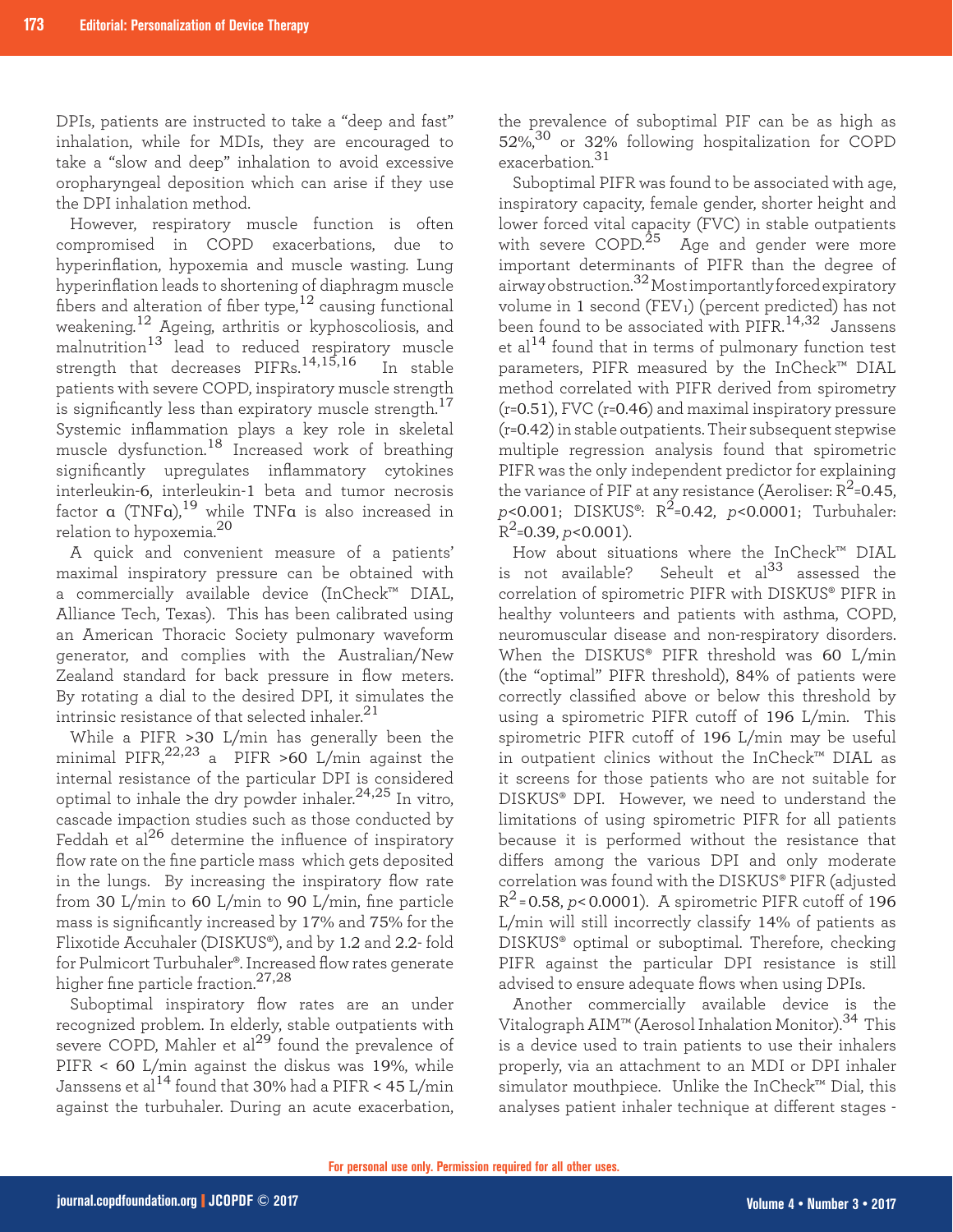from inspiratory acceleration at the start of inspiration, timing of firing of MDI inhaler simulator, inspiratory flow rate throughout inspiration, inhalation time within target flow range and breath hold time at the end of inhalation.

In this issue of the Journal, [Sharma and colleagues](https://journal.copdfoundation.org/jcopdf/id/1159/Prevalence-of-Low-Peak-Inspiratory-Flow-Rate-at-Discharge-in-Patients-Hospitalized-for-COPD-Exacerbation)<sup>31</sup> demonstrated in a prospective multicenter observational study the prevalence of low PIFR (PIFR <60 L/min) within 24 hours of discharge from a COPDrelated hospitalization, and analyzed treatment patterns and rehospitalizations by PIFR. They found that after hospitalization for COPD exacerbation, low PIFR prior to discharge is common, affecting 1 in 3 patients. Overall, patients had severe airflow obstruction, with high symptom burden as determined by COPD Assessment Tests and modified Medical Research Council scores. Patients with low PIFR were older, more likely to be female, and also, to be current smokers. Pneumonia (38.8% versus 22.4%, *p*=0.020) and ischemic heart disease (14.1% versus 3.5%, *p*=0.015) were more common in the low PIFR cohort. Nearly 70% of patients in the low PIFR cohort received DPI devices at discharge without a significant increase in readmission rate.

The work of Sharma and colleagues $^{31}$  is similar to our recent observational study assessing the clinical impact of suboptimal PIFR where patients admitted for COPD exacerbation were enrolled in a respiratory therapist managed pathway. In this study, the prevalence of a suboptimal PIFR was quite high at 52% versus 33%. Contrary to the Sharma study, we found that patients with suboptimal inspiratory flow rates were found to have increased rates of COPD readmission, as well as fewer days to COPD readmission compared to those with optimal PIFR.<sup>30</sup> However, patients with suboptimal PIF discharged on nebulized bronchodilators, had more days to readmission compared to those using DPI.<sup>30</sup> The likely cause for the discrepancy between these 2 studies is that the Sharma study was underpowered to detect differences between the optimal and suboptimal PIFR groups for all cause readmissions following the index hospitalization. In support of our observations, Mahler et al showed in a single-blind, randomized crossover study, that in patients aged more than 60 years with COPD and suboptimal PIFR (<60 L/min), nebulized arformoterol had greater volume responses measured by FVC and inspiratory capacity at 2 hours compared to patients on diskus DPI. Although FEV<sup>1</sup> was significantly better for arformoterol compared to salmeterol at the 15min and 30min time points, there

was no significant difference at 2 hours.<sup>35</sup> Studies in asthma patients found that low PIFR also tended to be associated with poor asthma control among the higher resistance Turbuhaler compared to Accuhaler (Diskus) users in patients given DPI with inhaled corticosteroids.<sup>36</sup>

While prescribing inhalers based on pharmacology for different GOLD groups has been well described in GOLD quidelines, $<sup>7</sup>$  there are no current quidelines in</sup> terms of prescribing inhaler device types for asthma or COPD. The characterization and severity of airflow obstruction is based on expiratory flows, but the importance of inspiratory flows should not be neglected.

We recommend that PIFR should be directly measured against the resistance of the respective inhalers. This is important for several reasons. First, to assure that the patient has received the optimal dose of medication delivered from the inhaler, without which expected benefits will not be achieved. Second, for prognostication because it determines how well a patient is able to receive inhaled therapies for local effect on diseased airways, and provides an assessment of readmission risk. Third, COPD readmissions have a huge socioeconomic burden and there are limited interventions to prevent them. This is an easy step to modify prescribed inhaler therapies which may greatly benefit at risk patients. Lastly, in this age of personalized medicine, inhaler device heterogeneity provides patients with a wide selection of devices to tailor to their preference, comorbidities and lifestyle. Therefore, assessing PIFR is a key step in device selection to optimize fine particle deposition in the airways.

From the growth of evidence on the importance of PIFR, it is prime time to include PIFR in our assessment of COPD patients. Incorporating measurement of PIFR is quick, simple and convenient to perform at bedside or in the clinic. This is especially important in the elderly, females and those with short stature.<sup>25</sup> The lack of correlation of PIFR with  $\text{FEV}_1{}^{14,32}$  means that PIFR should be measured regardless of  $FEV<sub>1</sub>$ . We recommend performing PIFR prior to discharge for patients admitted for COPD exacerbation, and also, routinely during clinic visits to ensure optimum device selection and drug delivery. In patients with suboptimal PIFR, alternative delivery devices such as flow independent aerosol delivery systems, soft mist inhalers, MDI with spacers or jet nebulizers should be considered.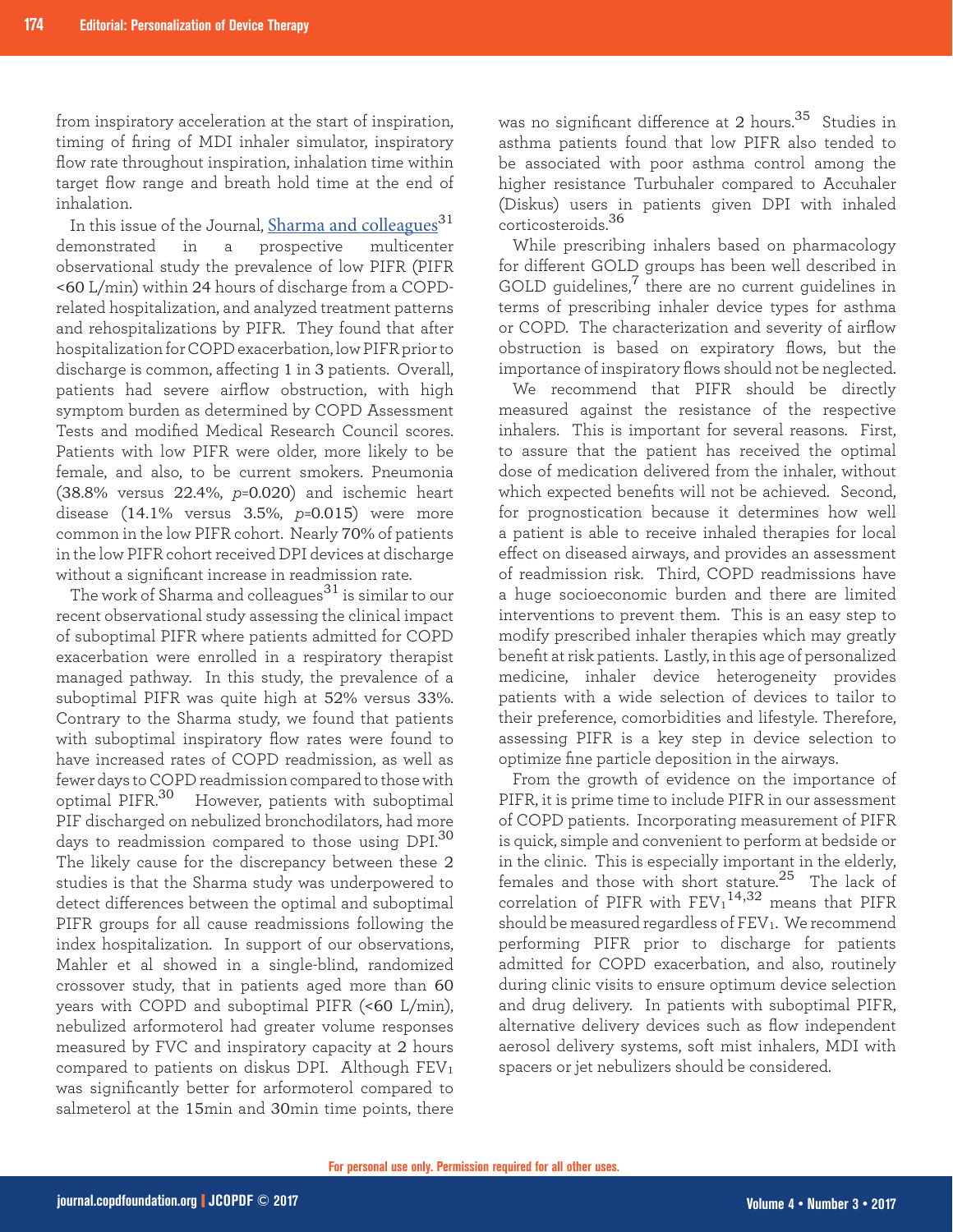## **References**

- World Health Organization (WHO). Chronic respiratory 1. diseases: Burden of COPD. WHO website. http://www.who.int/ respiratory/copd/burden/en/ Published 2017. Accessed July 2017.
- 2. Jencks SF, Williams M V, Coleman EA. Rehospitalizations among patients in the Medicare fee-for-service program. *N Engl J Med*. 2009;360(14):1418–1428. doi: https://doi.org/10.1056/NEJMsa0803563
- Fingar K, Raynard W. Trends in hospital readmissions for four 3. high-volume conditions, 2009–2013. Health Cost Util Proj-Statistical Brief #196.2015; https://www.hcup-us.ahrq.gov/ reports/statbriefs/sb196-Readmissions-Trends-High-Volume-Conditions.jsp Published 2015. Accessed June 2017.
- Gaurav K, Vaid U, Sexauer W, Kavuru MS. Readmissions after 4. hospital discharge with acute exacerbation of COPD: Are we missing something? *Hosp Pract*. 2014;42(2):58–69. doi: https://doi.org/10.3810/hp.2014.04.1104
- 5. Fabbri LM, Luppi F, Begh B, Rabe KF. Complex chronic comorbidities of COPD. *Eur Respir J*. 2008;31(1):204–212. doi: https://doi.org/10.1183/09031936.00114307
- 6. Schnell K, Weiss CO, Lee T, et al. The prevalence of clinicallyrelevant comorbid conditions in patients with physiciandiagnosed COPD: a cross-sectional study using data from NHANES 1999–2008. *BMC Pulm Med*. 2012;12(1):26. doi: https://doi.org/10.1186/1471-2466-12-26
- 7. Vogelmeier CF, Criner GJ, Martinez FJ, et al. Global Strategy for the Diagnosis, Management, and Prevention of Chronic Obstructive Lung Disease 2017 Report. GOLD Executive Summary. *Am J Respir Crit Care Med*. 2017;195(5):557–582. doi: https://doi.org/10.1164/rccm.201701-0218PP
- 8. Khassawneh BY, Al-Ali MK, Alzoubi KH, et al. Handling of inhaler devices in actual pulmonary practice: metered-dose inhaler versus dry powder inhalers. *Respir Care*. 2008;53(3):324– 328.
- 9. Sanchis J, Gich I, Pedersen S. Systematic review of errors in inhaler use: has patient technique improved over time? *Chest*. 2016;150(2):394–406. doi: https://doi.org/10.1016/j.chest.2016.03.041
- 10. Clark AR, Hollingworth AM. The relationship between powder inhaler resistance and peak inspiratory conditions in healthy volunteers--implications for in vitro testing. *J Aerosol Med*. 1993;6(2):99–110. doi: https://doi.org/10.1089/jam.1993.6.99
- 11. Broeders MEAC, Molema J, Vermue NA, Folgering HTM. Peak inspiratory flow rate and slope of the inhalation profiles in dry powder inhalers. *Eur Respir J*. 2001;18(5):780–783. doi: https://doi.org/10.1183/09031936.01.00240301
- Levine S, Kaiser LR, Leferovich J, Tikunov B. Cellular adaptations 12. in the diaphragm in chronic obstructive pulmonary disease. *N Engl J Med*. 1997;337(25):1799–1806. doi: https://doi.org/10.1056/NEJM199712183372503
- 13. Franssen FME, Wouters EFM, Schols a MWJ. The contribution of starvation, deconditioning and ageing to the observed alterations in peripheral skeletal muscle in chronic organ diseases. *Clin Nutr*. 2002;21(1):1–14. doi: https://doi.org/10.1054/clnu.2001.0485
- 14. Janssens W, VandenBrande P, Hardeman E, et al. Inspiratory flow rates at different levels of resistance in elderly COPD patients. *Eur Respir J*. 2008;31(1):78–83. doi: https://doi.org/10.1183/09031936.00024807
- 15. Jarvis S, Ind PW, Shiner RJ. Inhaled therapy in elderly COPD patients; time for re-evaluation? *Age Ageing*. 2007;36(2):213–218. doi: https://doi.org/10.1093/ageing/afl174
- 16. Nsour WM, Alldred A, Corrado OJ, Chrystyn H. Measurement of peak inhalation rates with an In-Check Meter to identify an elderly patient's ability to use a Turbuhaler. *Respir Med*. 2001;95(12):965–968. doi: https://doi.org/10.1053/rmed.2001.1190
- 17. Gosselink R, Troosters T, Decramer M. Distribution of muscle weakness in patients with stable chronic obstructive pulmonary disease. *J Cardiopulm Rehabil*. 2000;20(6):353–360. doi: https://doi.org/10.1097/00008483-200011000-00004
- 18. Kim HC, Mofarrahi M, Hussain SNA. Skeletal muscle dysfunction in patients with chronic obstructive pulmonary disease. *Int J Chron Obstruct Pulmon Dis*. 2008;3(4):637–58.
- 19. Vassilakopoulos T, Divangahi M, Rallis G, et al. Differential cytokine gene expression in the diaphragm in response to strenuous resistive breathing. *Am J Respir Crit Care Med*. 2004;170(2):154–161. doi: https://doi.org/10.1164/rccm.200308-1071OC
- Takabatake N, Nakamura H, Abe S, et al. The relationship 20.between chronic hypoxemia and activation of the tumor necrosis factor-alpha system in patients with chronic obstructive pulmonary disease. *Am J Respir Crit Care Med*. 2000;161(4 Pt 1):1179–1184. doi: https://doi.org/10.1164/ajrccm.161.4.9903022
- 21. Alliance Tech Medical. In-Check DIAL G16 (NEW Updated version)inhaler technique training and assessment too. Alliance Tech Medical website. http://www.alliancetechmedical.com/ products/check-dial-training-device/ Published 2017. Accessed June 2017
- 22. Nielsen KG, Auk IL, Bojsen K, Ifversen M, Klug B, Bisgaard H. Clinical effects of Diskus(TM) dry-powder inhaler at low and high inspiratory flow-rates in asthmatic children. *Eur Respir J*. 1998;11(2):350–354. doi: https://doi.org/10.1183/09031936.98.11020350